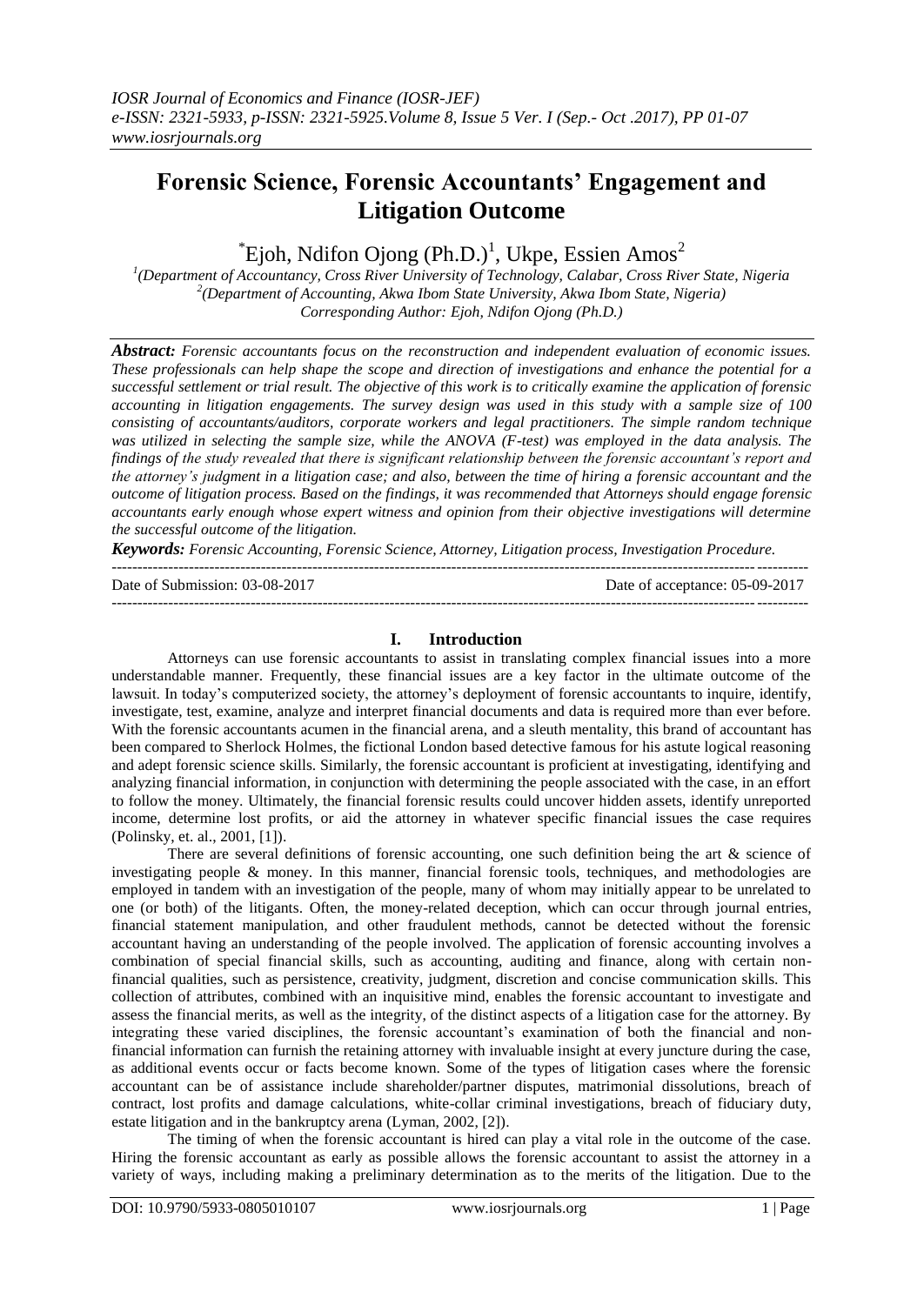unique circumstances of each case, the forensic accountant's role can differ from one assignment to another, and may even change as a case advances through the litigation process.

Against the background, this study is undertaken to buttress the forensic accountants' role in litigation process. Are there special skills needed to carry out litigation engagements by forensic accountants; what are they? Are there procedures required in the admissibility of evidence obtained via investigation; what are they?

- This study sets out to achieve the following objectives:
- 1. To describe the investigative skills utilized in a forensic accounting assignment.
- 2. To investigate the relationship between the forensic accountants' report and attorney's judgment in a litigation engagement.
- 3. To highlight the procedures of investigation performed by the forensic accountant.

# **1.1Research hypotheses**

The researcher has formulated three hypotheses for testing:

#### **Hypothesis I**

Ho: There is no significant relationship between the forensic accountant's report and the attorney's judgment in a litigation case.

# **Hypothesis II**

Ho: There is no significant relationship between the time of hiring a forensic accountant and the outcome of a litigation case

#### **1.2 Organization of the study**

The rest of the paper is organized in four sections. The theoretical framework as well as review of relevant literature and empirical reviews on the subject matter is contained in section two, section three identifies the research methodology, and section four represents data presentation, analysis and discussion of finding while conclusion and recommendations are stated in section five.

# **II. Theoretical Framework/Literature Review**

This paper is hinged on the Punishment-Deterrence Theory of Punitive Damages.

"Damage" was deemed to be the loss caused by one person to another, either to his person, property or relative rights, through design, carelessness or default, while 'damages' are the indemnity recoverable by the injured party from the party who has caused the injury. The general theory upon which the law allows damages for the violation of a civil right is based upon the doctrine that where a civil injury has been sustained the law provides a remedy that should be commensurate to the injury sustained. The classic law and economics account of Tort liability: actors will have incentives to take reasonable care (i.e. cost effective reasonable precaution) as long as they are forced to pay for the harms that are caused by their unreasonable risks. Compensation is the fundamental principle governing the award of damages.

Damages are given as an indemnity to the person injured, not as a punishment to the wrongdoer. Assumptions of this theory is that, i) actors will in fact pay compensatory damages in each instance in which they take unreasonable risks and cause harm to others, ii) compensatory damages can be set accurately to reflect the total cost of the harm inflicted and iii) damages are given as an indemnity to the person injured not as a punishment to the wrongdoer. Exemption occurs when, accompanied by fraud, gross negligence, malice or oppression and therefore such damages are sometimes awarded as a punishment to the offender. Forensic accountant therefore is obliged to value the magnitude of the loss in terms of cost to the person injured.

#### **2.1 Forensic science: a conceptual framework**

Forensic science is the application of scientific methodology, knowledge and principles to the resolution of legal questions, whether criminal or civil. This definition, generally consistent across the forensic science literature, is intentionally broad. There are, in fact, many different forensic sub-disciplines, including (but certainly not limited to) criminalistics, crime reconstruction, forensic pathology, forensic anthropology, forensic toxicology, forensic odontology, forensic entomology, forensic mental health (psychology and psychiatry); and forensic criminology. The most common and recognizable type of forensic scientist is the criminalist. Criminalistics is the division of forensic science dedicated to the recognition, examination, and interpretation of physical evidence using the natural sciences, logic, and critical thinking. Criminalists are generally associated with the examination of physical evidence conducted in police or government funded forensic laboratories. They also comprise a majority (53%) of the cases found in the present study. The first crime laboratory scientists were actually referred to by job title and general description as "criminologists" (Association of Certified Fraud Examiners, (ACFE), 2008, [3]).

When there is a criminal complaint, law enforcement investigators are responsible for conducting the corresponding criminal investigation. This involves gathering evidence of all kinds, interviewing witnesses, and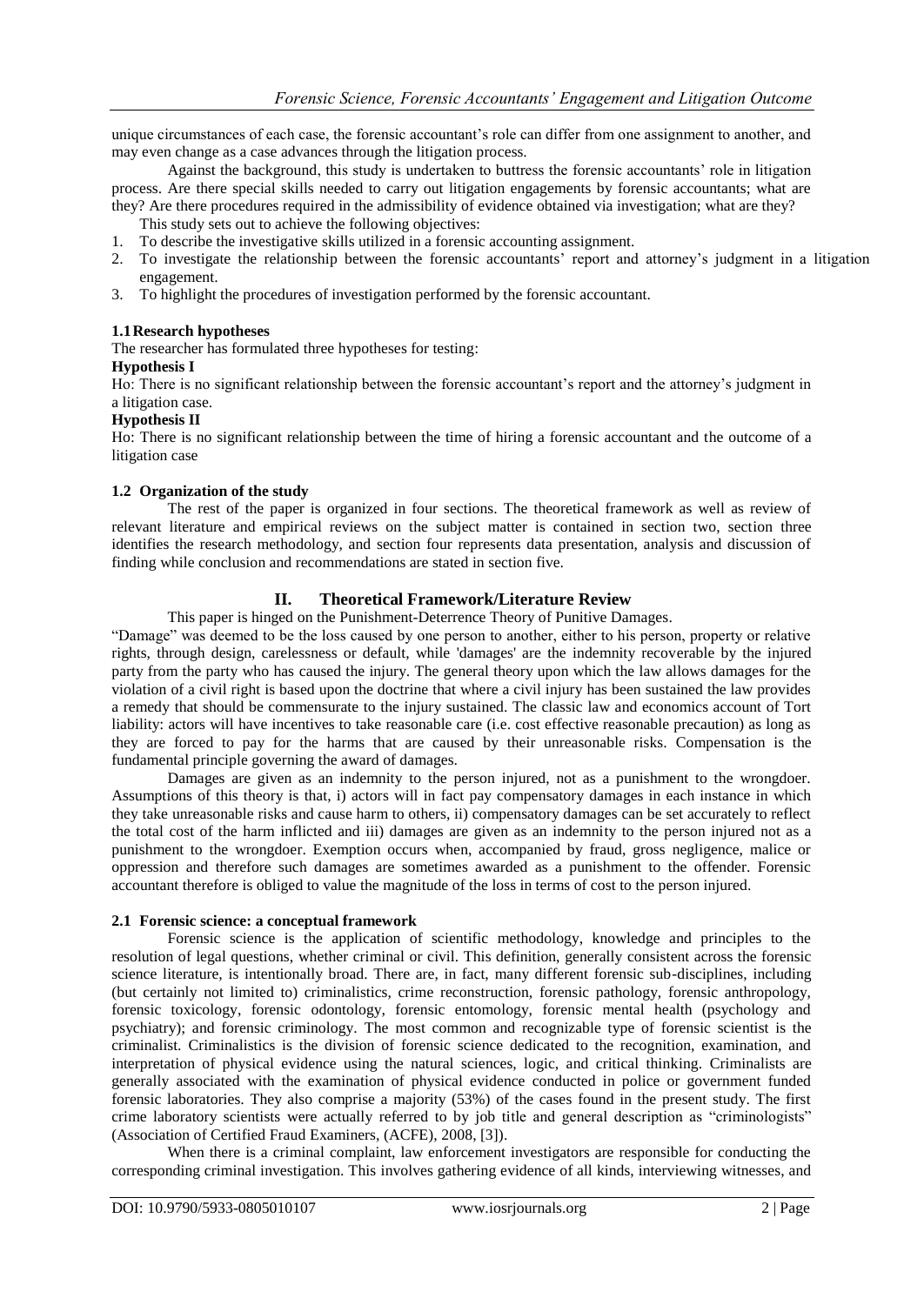developing potential suspects. Responding law enforcement agencies have a duty of care- an obligation to be competent custodians of the criminal investigations they initiate and any evidence that supports or refutes allegations of criminal activity against accused suspects. This implies a duty of care that should include determining what happened; whether or not a crime has actually taken place; and identifying and arresting any criminal perpetrators (Polinsky et al., 2001, [1]).

Forensic examiners, however, are responsible for corresponding scientific investigation- acting as an objective foil to any case theories that might arise from any source. The unique role of the forensic examiner is ultimately that of an educator to decision makers in the justice system, including investigators, attorneys, judges, and juries. (Polinsky et al., 2001, [1]) also describe the forensic examiner as a "handmaiden of the law", while recognizing the potential for conflict between the goals of science and criminal justice system: "Forensic science is science exercised on behalf of the law in the just resolution of conflict. It is therefore expected to be the handmaiden of the law, but at the same time this expectation may very well be the marina from which is launched the tension that exists between the two disciplines."

While the justice system necessarily sets two legal sides against each other, objective examiners are not meant to take up the cause of either. In fact, their only theoretical value to the legal process is with respect to their objectivity. Forensic examiners are ostensibly employed only because of their oath to advocate for the evidence and its dispassionate interpretation- nothing more. They must be capable of demonstrating that they have no emotional, professional, or financial stake in the outcome. In other words, they cannot be paid to guarantee findings or testimony favorable to their employer, nor can their advancement be connected to the success of one party over another. This is separate from being compensated for time spent performing analysis, writing reports, and giving testimony. It should also be stressed that the forensic examiner is not intended to be a decision maker in the justice system – despite some misinformed fictional portrayals to the contrary. They do not decide guilt or innocence, they do not rule on the admissibility of evidence in court proceedings, and they do not typically have the power to make arrests. This is intentional, as the goals of the forensic examiner with respect to explaining the strengths and limits of the evidence must remain ideologically separate to maintain any semblance of impartiality (Association of Certified Fraud Examiner (ACFE), 2004, [4]).

#### **2.2 Civil Litigation**

Civil litigation involves a myriad of different types of cases. In all civil cases, the plaintiff attempts to establish that the defendant violated contractual or legal rights causing a loss to be suffered. When a contract is involved, the focus is on interpreting the contract. Many contracts are written in language that can be interpreted in more than one way. An expert, often an attorney, may be hired to interpret the contract. The contract may include accounting terms that must be interpreted by the forensic accountant. For example, the contract may provide that the plaintiff get a certain percentage of the profits of a business, without stating clearly how those profits are to be measured. The dispute would focus on what measurement method is the fairest for measuring profits or what measurement method the parties had in mind when the contract was signed. In forming an opinion, the forensic accountant would consider the facts of the case and industry practices in measuring profits (Association of Certified Fraud Examiners, (ACFE), 2008, [3]).

Contract disputes might also revolve around allowable reimbursable expenses. It may be that a defendant was reimbursed for expenses that were not reasonable or necessary for the business. For example, an employee may have included as operating expenses excessive entertainment costs or personal expenses. The defendant also may have hired a relative who either billed excessive amounts for services performed or did no work at all.

In contract disputes or civil actions involving suppliers, contractors, employees, customers, competitors, and others affecting the organization, the organization as plaintiff must first establish that there was a violation of its rights, such as a breach of contract or a contract infringement. Subsequently, the plaintiff must establish three basic elements. According to the (Association of Certified Fraud Examiners, (ACFE), 2008, [3]), these three elements include proximate cause, reasonable certainty, and foreseeability

#### **a. Proximate Cause**

As the plaintiff, the organization seeks a damage award to compensate it for the economic loss that it suffered on account of the defendant's action. To recover damages, the plaintiff must show that it was the defendant in the case who proximately caused the damage. Proximate cause is the most direct cause involved; it need not be the only cause of the damage. A cause-and-effect link- age between the defendant's action and the damages suffered by the plaintiff must be shown. A contractor (the defendant) provided substandard maintenance on equipment. Because of breakdowns during a three-month period, customers experienced delays in receiving orders. The question before the court was whether the contractor's poor maintenance was the proximate cause of the loss of the customers who experienced delays. The forensic accountant's expert witness report attempted to show that there was proximate cause. Customer ordering patterns during the two-year period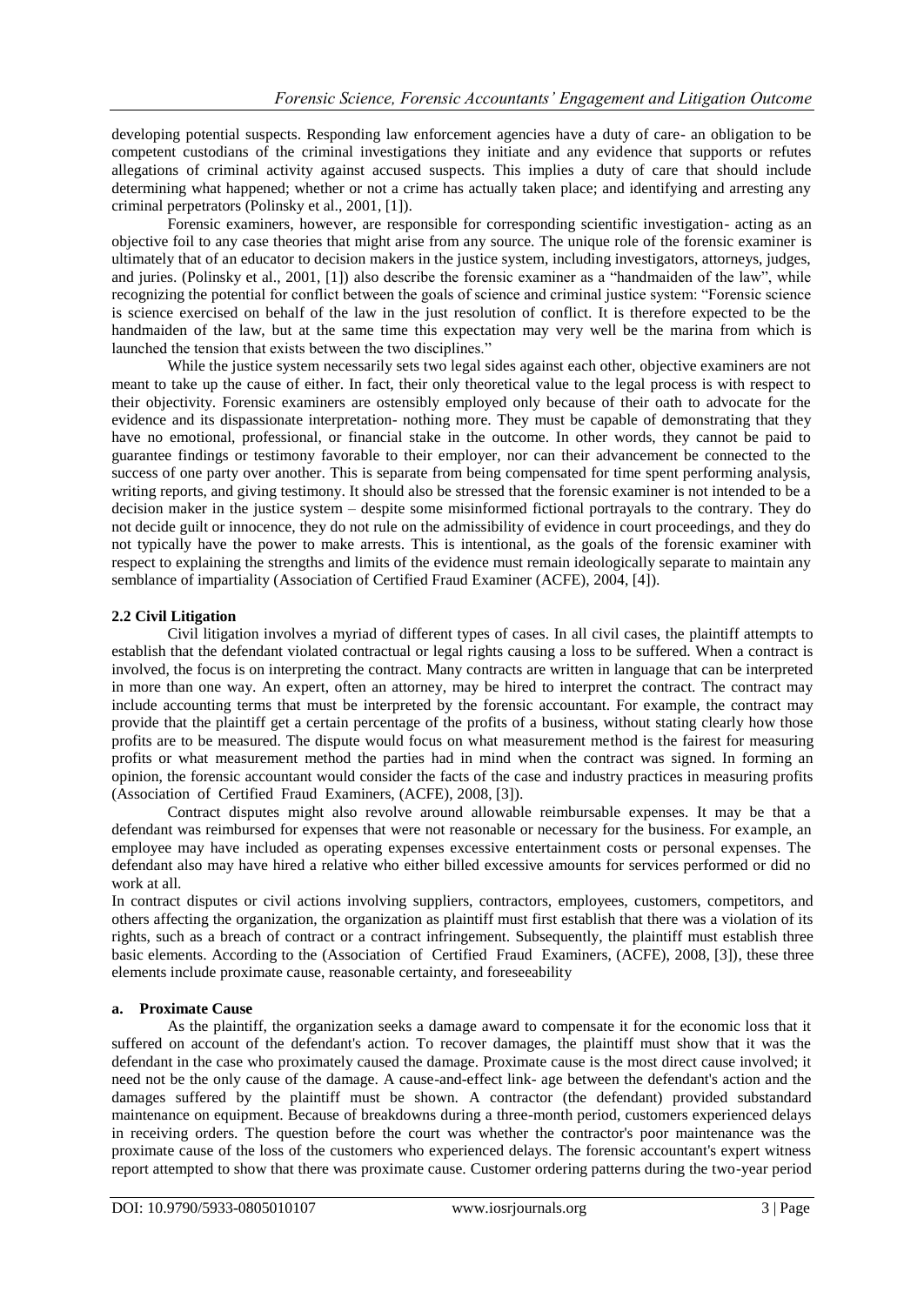before the delay period were contrasted with the two-year period afterward. The forensic accountant also measured the extent of the damages caused by the contractor's failure. Some of the plaintiff's marginal customers were lost due to poor service, and some of its loyal customers reduced their orders. The defendant's expert attempted to show that the customers went elsewhere for the products for other reasons, such as competitors offering lower prices for higher-quality goods. The defendant also attempted to show that if the plaintiff organization had been properly managed, there would have been no delays.

#### **b. Reasonable Certainty**

The rule of reasonable certainty permits recovery of damages only if they are reasonably certain to have resulted from the injury received. The forensic accountant does not have to measure damages exactly to the penny. The plaintiff must demonstrate a rational basis for the damage computation. The damages are calculated on the basis of certain assumptions. Statistical methods often are used in this regard.

#### **c. Foreseeability**

The final element the plaintiff must establish is the foreseeability of the damages the plaintiff supplied. For example, lost profits must have been foreseeable at the time the wrongful act was committed. In the case of a breach of contract, the lost profits must have been foreseeable as a natural result of the breach at the time the contract was made. The plaintiff's attorney will try to impress on the court that a reasonable person could have foreseen damages for nonperformance of the contract, or any other wrongful act. The forensic accountant for the plaintiff will testify that the lost profits or damages were foreseeable and that the measurement of the damages is reasonable. The defendant's attorney will hire a forensic accountant with a different opinion.

#### **2.3 The forensic accountant investigation and report**

The research of (Greenwood et al, 1977 [5]) stated that over 50% of traditional street crimes are solved based on information provided to the responding officer by the victim(s), and that in cases where incomplete or unusable information is provided by a victim, most are not subsequently solved through investigative efforts. Other research has likewise shown that little is gained through police effort to aid in offender apprehension following the commission of a crime have specifically stated that 'investigatory follow-up work, the gathering of physical evidence, and the ferreting out of criminals through detective work, play a relatively unimportant role in identifying and apprehending offenders.'

Nonetheless, the role of the investigator in computer crime cases will be much more important in clearance and arrest rates than information presented to him or her by the responding officer, victims, or witnesses. Due to the veiled nature of the techniques associated with computer crime and even the actual victimization itself, much effort will seemingly be expended in order to identify evidentiary facts, interpret clues, follow leads, and gather data to make a compelling case against the suspect(s). In addition, the PERF study recommended that officers work to locate witnesses through a neighborhood canvass; a similar procedure can be fruitful in an organizational context where computer crime has occurred (Krause, 2002, [6]).

The scope of the investigation can be expanded to include interviews with other persons who might provide qualitative information related to pressures, demands, constraints, motives, and rationalizations that affect behavior. Accordingly, a sense of how the organization shapes and impels behavior may be captured, and can thereby assist the investigator in better comprehending possible stimuli for crime commission. Information, Instrumentation, and Interviewing. (O'Hara & O'Hara, 1980, [7]) have written that there are three components of the criminal investigation: information, instrumentation, and interviewing. While technology and technique might change, these fundamentals persist across time and are therefore worthy of delineation.

Information simply refers to the fact that criminal investigation is centered around the gathering, organizing, and interpreting of data directly or tangentially related to the case. Second, instrumentation is related to forensic science and the specific techniques afforded to crime-solving investigators. For example, technological advances such as biometrics, DNA analyses 3 , and audio/video data processing will continue to enhance the accuracy of law enforcement in clearing cases. Third, interviewing involves the process of soliciting and lawfully extracting information from individuals who are knowledgeable about the circumstances of a crime in some capacity.

These three fundamentals have been and will continue to be utilized in the investigation of traditional offenses in the US in a relatively straightforward manner. However, their application to computer crime is less clear and seemingly more nuanced. Information accumulation will continue to be the 'bread-and-butter' of the investigation of these nontraditional crimes. In fact, the skill of the investigator is largely rendered irrelevant if he or she is not provided with enough useful information to move toward case clearance during the course of the investigation. Similarly, even the most adept investigator will encounter difficulties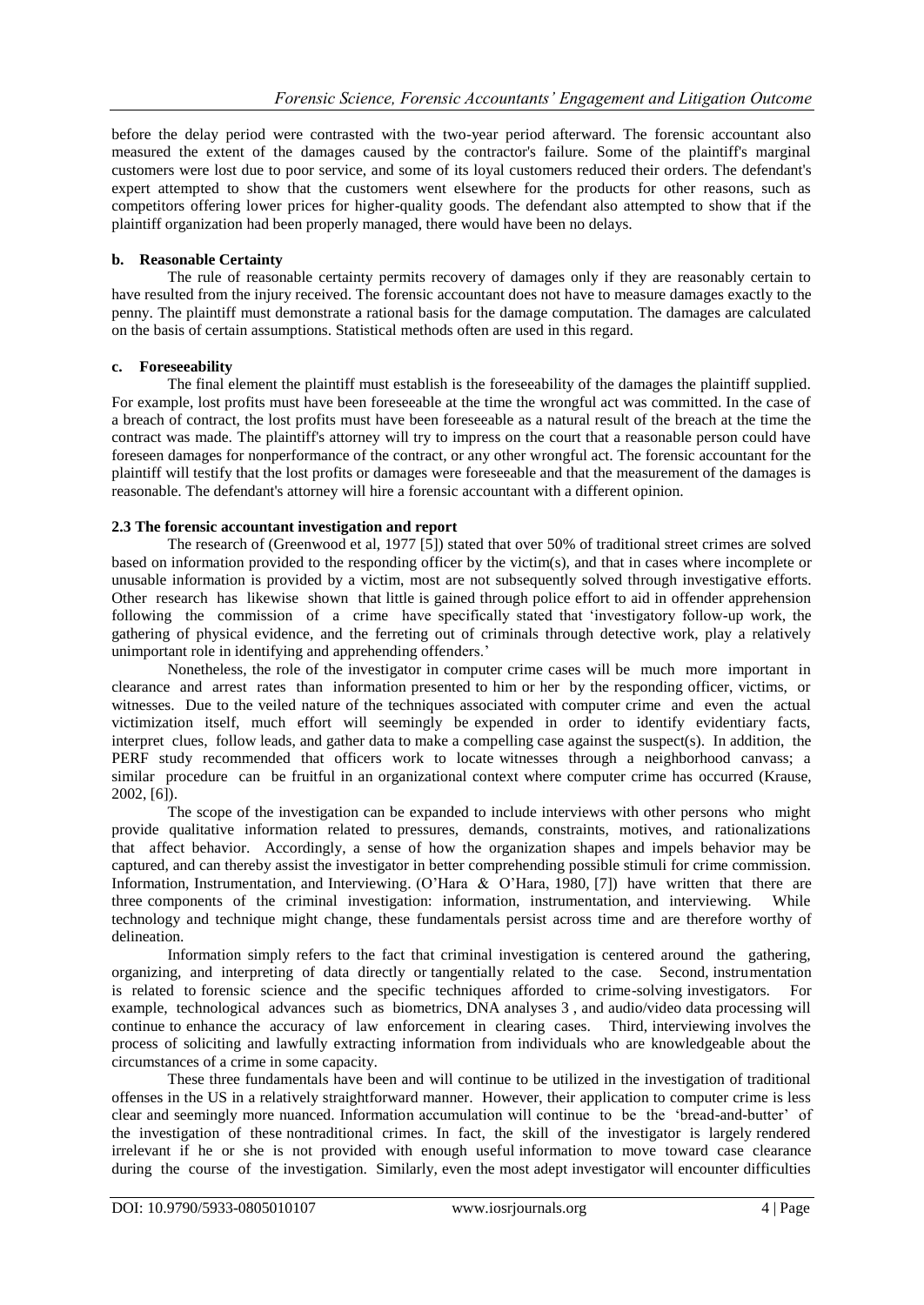if information culled during its course is incomplete or generally inapplicable. With this in mind, though, instrumentation and interviewing – which are simply other methods to gather information – should be executed in a distinctively different manner.

Instrumentation in investigating financially-related crimes involving computer systems primarily revolves around the tracking and analysis of records and logs to determine discrepancies or irregularities in the normal order. For example, money laundering with the use of computers concerns the process of concealing the source of illegally-obtained money and often involves the creation, fabrication, or alteration of documents to create a legitimate paper trail and history (Lyman, 2002' [2]). Financial institutions are presumed to keep detailed records of all transactions, currency exchanges, and the international transportation of funds exceeding a certain amount. Additionally, the Bank Secrecy Act of 1970 requires these institutions to maintain records that 'have a high degree of usefulness in criminal, tax and regulatory investigations and proceedings' and authorizes the Treasury Department to require the reporting of suspicious financial activity which might be related to a law violation (Webster, 1980 [8]).

Another example testifies to the importance of instrumentation when dealing with computer-related wrongdoing. Before the exponential growth of the Internet, the investigation of credit-card fraud often involved accurate identification by witnesses and the collection and identification of condemning physical evidence. When an offender made a purchase at a retail establishment through the use of a fraudulent credit card for payment, sales clerks and store employees trained in accurately observing and remembering physical and behavioral details of perpetrators were able to assist in the investigation. Catching an offender in possession of the fraudulently-acquired merchandise was also easier since purchases were made in a physical location. Finally, the handwriting sample obtained when the goods were signed for, and fingerprints left at the scene of the crime, also served as corroborating evidence. With the advent and growth of electronic commerce, however, the assistive role of witnesses and physical evidence – sources of information previously (and even heavily) relied upon – has now been largely eliminated. Combined with interjurisdictional complications, a deficiency of available investigatory resources, and the fact that these crimes occur in such an unconstrained and unregulated manner in cyberspace, the problem is further confounded. Investigators of computer crime must consequently pursue other avenues of inquiry and learn to master information retrieval from these sources, or else continue to struggle in their case clearance attempts. The third component - interviewing appears to be less salient as a direct method to investigate computer crime, largely because the victim is often unaware (either immediately or even for a great length of time) that a crime has occurred and that harm has resulted. Information useful in the solving of these cases is sometimes only identified after ferreting through reams of data on a computer system, and often the victim's only role in these investigations is to report the crime and provide access to the data storage machines. Furthermore, witnesses in computer crime are relatively rare since these offenses tend to occur behind closed doors (Rosoff et al., 2002, [9]). The only witnesses in most cases are those who commit the crimes either individually or collectively, and therefore other techniques to gather information must be utilized (Lyman, 2002, [2]).

Interviewing, then, may provide indirect utility for the investigator – such as insight into the motives and possibly the specific techniques employed, particularly if the offender was an 'insider.' Motive for a crime such as embezzlement (the siphoning off of funds from an employer by an employee – often through the use of computer systems (Lyman, 2002, [2]; Rosoff et al., 2002, [9])), for example, might stem from organizational variables – such as pressure from supervisors or managers to demonstrate productivity or effectiveness, or from a 'culture of competition' that permeates the enterprise (Coleman & Ramos, 1998, [10]). It might also stem from individual-level variables such as a personality characterized by laziness, vengeful inclinations, a tendency to mock authority, or an inability to deal with stress in a pro-social manner (Skogan, and Antunes, 1979, [11]; Krause, 2002, [6]).

# **III. Research Methodology**

This study in its present volume employs the survey research design. The data was obtained from both primary and secondary sources, where the data analyzed were collated using the questionnaire instrument administered on a sample size of 100 respondents randomly selected from the entire population of accountants, auditors, top management staff, and legal practitioners in Cross River State. To verify the reliability of the measuring instrument (questionnaire) developed for the purpose of this study, it was subjected to pre-trial tests. The reliability of the questionnaire instrument was revealed by the accuracy of the questions formulated and the degree to which different respondents give consistent answers.

The data collected were presented in tabular forms after summarizing and classifying them. The tabulated data was then analyzed using the simple percentage method to compare the responses. A higher percentage mean acceptance while a lower percentage means rejection and the formulated hypotheses tested using the Analyses of Variance (ANOVA) statistical method at 5% level of significance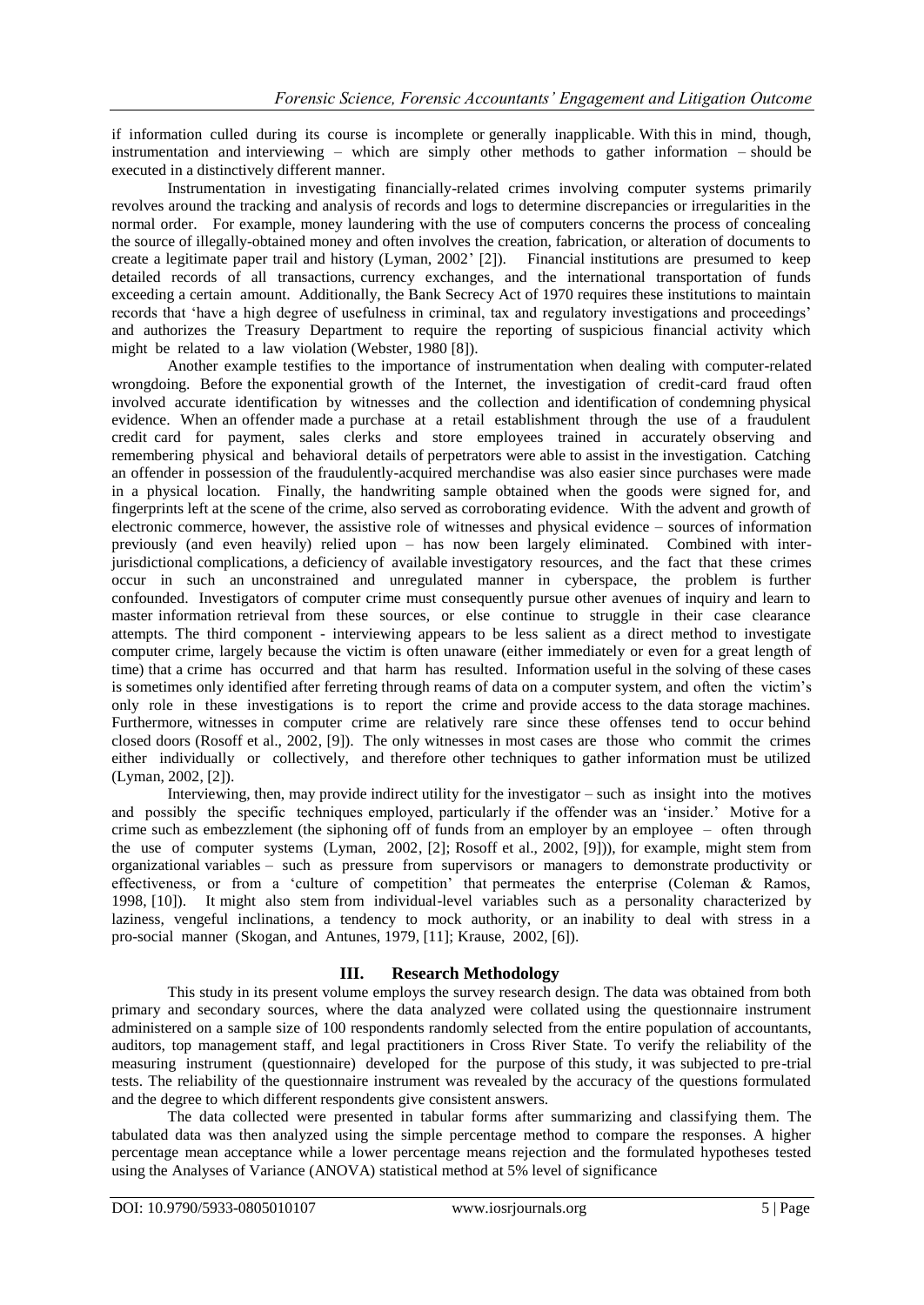# **Hypothesis I**

# **IV. Test Of Hypotheses**

Ho: There is no significant relationship between the forensic accountant's report and the attorney's judgment in a litigation case.

Hi: There is a significant relationship between the forensic accountant's report and the attorney's judgment in a litigation case.

**Table 1**: The significant relationship between the forensic accountant's report and the attorney's judgment in a litigation case

| Response    | Accountants/ | ັ<br>Top Management staff | Legal practitioners | TOTAL |  |
|-------------|--------------|---------------------------|---------------------|-------|--|
|             | Auditors     |                           |                     |       |  |
| <b>SA</b>   | 10           |                           |                     | 30    |  |
| Α           |              |                           | 10                  | 20    |  |
|             |              |                           | 10                  | 19    |  |
| <b>SD</b>   |              |                           | 10                  | 18    |  |
|             |              |                           |                     |       |  |
|             | 30           | 20                        | 50                  | 100   |  |
| $\nabla$ Y2 | 200          | 84                        | 550                 |       |  |

Source: Computation from responses to Question 1

**Table 2:** ANOVA analysis of the significant relationship between the forensic accountant's report and the attorney's judgment in a litigation case

| Source of Variation            | DF  | SS     | MS     | F-Ratio | F- Critical |
|--------------------------------|-----|--------|--------|---------|-------------|
| <b>Between Group Treatment</b> |     | 93.33  | 46.665 | ر.,     | 3.89        |
| Within Groups Treatment        | . . | 74     | 6.17   |         |             |
| Total                          |     | 167.33 |        |         |             |

F- Critical value of 5% level of significance with degree of freedom 2 to 12 is 3.89 Source: Researcher's computation.

#### **Decision/ Inference:**

Since the calculated value of 7.57 is greater than the critical value of 3.89, we reject the Null hypothesis (Ho) and accept the Alternative Hypothesis (Hi). It is therefore upheld that there is significant relationship between the forensic accountant's report and the attorney's judgment in a litigation case.

# **Hypothesis II**

Ho: There is no significant relationship between the time of hiring a forensic accountant and the outcome of a litigation case

Hi: There is a significant relationship between the time of hiring a forensic accountant and the outcome of a litigation case

|  | Table 3: The significant relationship between the time of hiring a forensic accountant and the outcome of a |  |  |  |  |  |
|--|-------------------------------------------------------------------------------------------------------------|--|--|--|--|--|
|  |                                                                                                             |  |  |  |  |  |

| nugation case |                             |                   |                     |              |  |  |  |
|---------------|-----------------------------|-------------------|---------------------|--------------|--|--|--|
| Response      | <b>Accountants/Auditors</b> | Corporate Workers | Legal practitioners | <b>TOTAL</b> |  |  |  |
| <b>SA</b>     |                             |                   | 14                  |              |  |  |  |
|               |                             |                   | 10                  | 20           |  |  |  |
|               |                             |                   | 10                  | 18           |  |  |  |
| <sub>SD</sub> |                             |                   |                     |              |  |  |  |
|               |                             |                   | 10                  | 16           |  |  |  |
|               | 30                          | 20                | 50                  | 100          |  |  |  |
| $\nabla$ Y2   | 216                         | 88                | 532                 |              |  |  |  |

Source: Computation from responses to Question 2

**Table 4:** ANOVA analysis of the significant relationship between the time of hiring a forensic accountant and the outcome of a litigation case

| uic outcome of a migation case |                                                                                            |        |                                                                 |         |             |  |  |
|--------------------------------|--------------------------------------------------------------------------------------------|--------|-----------------------------------------------------------------|---------|-------------|--|--|
| Source of Variation            | DF                                                                                         | SS     | MS                                                              | F-Ratio | F- Critical |  |  |
| <b>Between Group Treatment</b> |                                                                                            | 93.33  | 46.665                                                          | 7.34    | 3.89        |  |  |
| Within Groups Treatment        |                                                                                            | 76     | 6.33                                                            |         |             |  |  |
| Total                          |                                                                                            | 169.33 |                                                                 |         |             |  |  |
|                                | the property of the control of the control of the control of the control of the control of |        | the contract of the contract of the contract of the contract of |         |             |  |  |

F- Critical value of 5% level of significance with degree of freedom 2 to 12 is 3.89 Source: Researcher's computation.